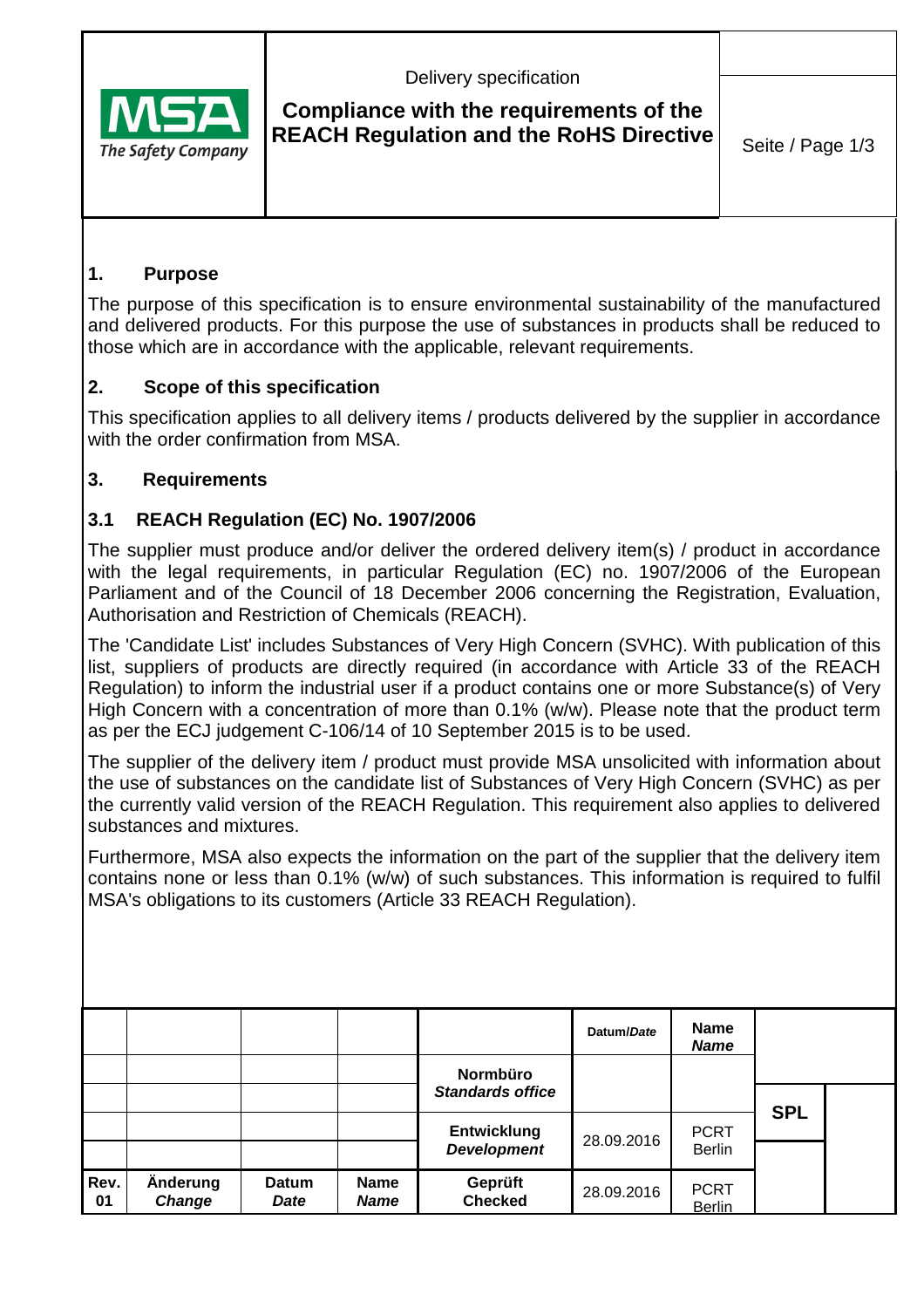

Delivery specification

## **Compliance with the requirements of the REACH Regulation and the RoHS Directive** Seite / Page 2/3

The following annexes of the REACH Regulation require:

- that the supplier complies with the authorisation requirement for the substances listed in Annex XIV
- that the supplier observes the respective restrictions for the manufacture, placing on the market and use of the hazardous substances, mixtures and products listed in Annex XVII

### **3.2 RoHS Directive 2011/65/EU**

The supplier must produce and deliver the ordered delivery item in compliance with the RoHS Directive with respect to the legal regulations. This refers in particular to the Directive 2011/65/EU (RoHS II) of the European Parliament and of the Council dated 8 June 2011 on the restriction of the use of certain hazardous substances in electrical and electronic equipment. This also applies to delivery items which do not themselves fall within the scope of Directive 2011/65/EU (RoHS II), as these may subsequently be incorporated into electrical or electronic equipment.

MSA is to be informed without delay of the use of exceptions in accordance with Annexes III and IV of the specified Directive.

This information must include:

- the number / description of the exception (corresponding to the current valid RoHS Directive), - the referenced annex and the validity period of the exception.

In addition, MSA expects the supplier to monitor exceptions used and to provide, without being requested to do so, timely information on the impact of the expiry of exceptions to its ability to deliver to MSA.

Should the specified directive be replaced by a new one, the new directive is to apply accordingly.

#### **4. Documentation**

Compliance with the conformity required by this specification and all above listed additional information must be explicitly noted in the shipping documents. Declarations of conformity are to be updated annually.

|            |                           |               |                            | Normbüro                                 | Datum/Date | <b>Name</b><br><b>Name</b>   |            |  |
|------------|---------------------------|---------------|----------------------------|------------------------------------------|------------|------------------------------|------------|--|
|            |                           |               |                            | <b>Standards office</b>                  |            |                              |            |  |
|            |                           |               |                            | <b>Entwicklung</b><br><b>Development</b> | 28.09.2016 | <b>PCRT</b><br><b>Berlin</b> | <b>SPL</b> |  |
| Rev.<br>01 | Änderung<br><b>Change</b> | Datum<br>Date | <b>Name</b><br><b>Name</b> | Geprüft<br><b>Checked</b>                | 28.09.2016 | <b>PCRT</b><br><b>Berlin</b> |            |  |